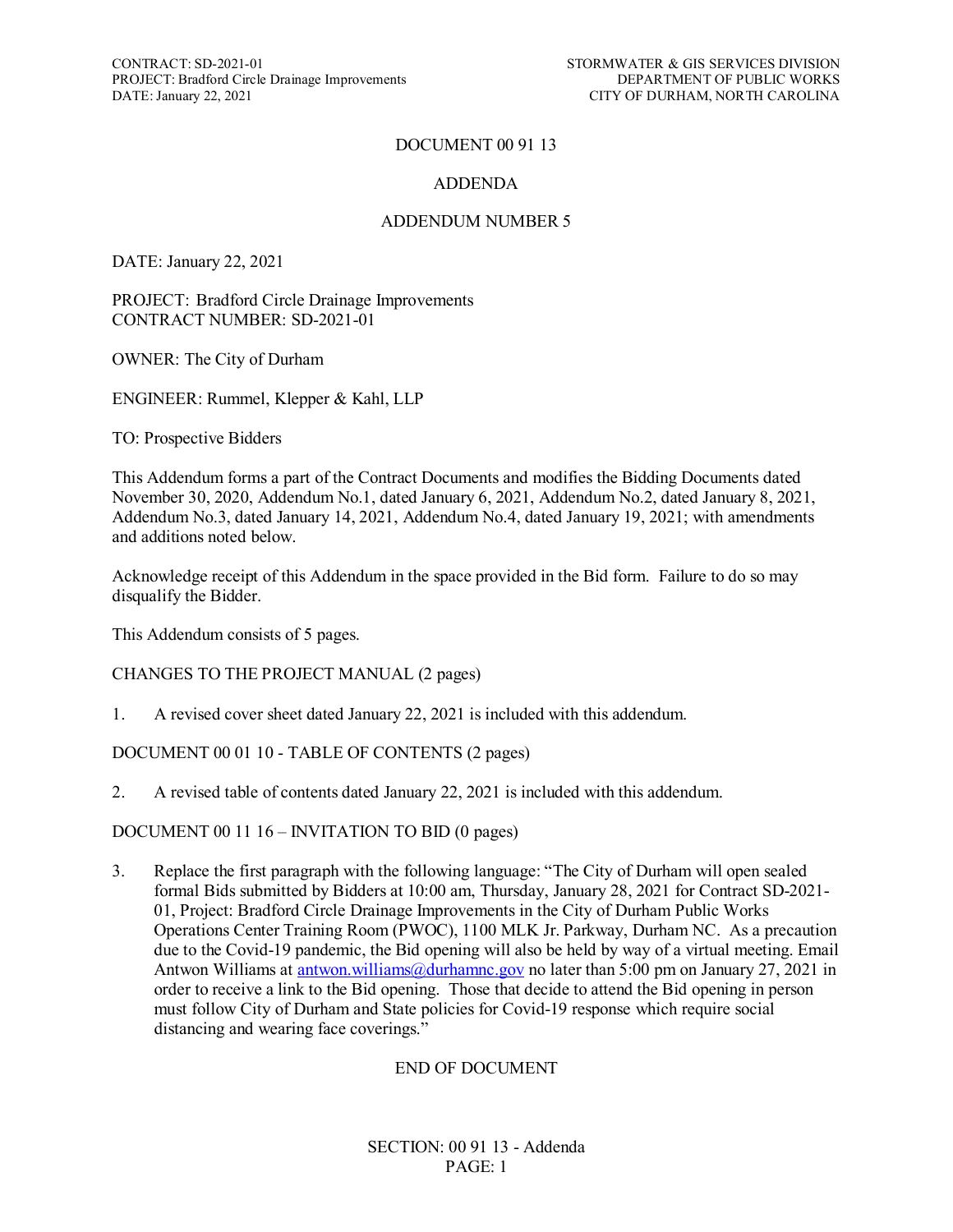# **CITY OF DURHAM**

# **PROJECT MANUAL**

# **INCLUDING**

# **BIDDING DOCUMENTS, CONTRACT DOCUMENTS, AND TECHNICAL SPECIFICATIONS**

**FOR**



# **CONTRACT: SD-2021-01 Issued: November 30, 2020 Revised: January 6, 8, 14, 19, and 22, 2021**

**Project: Bradford Circle Drainage Improvements**

> **Stormwater & GIS Services Division Public Works Department 101 City Hall Plaza, Durham NC 27701**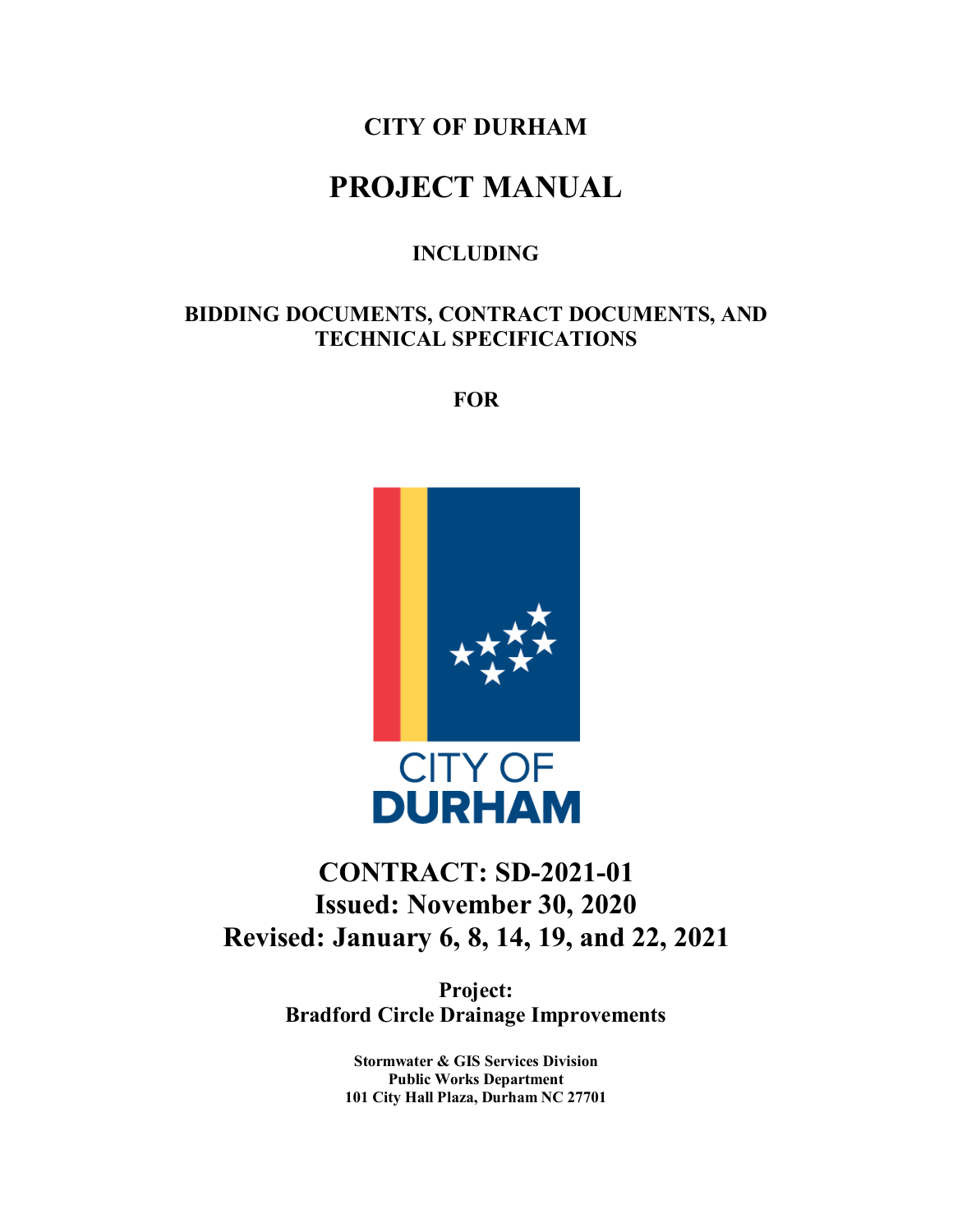# **CONTRACT: SD-2021-01**

**Issued: November 30, 2020 Revised: January 6, 8, 14, 19, and 22, 2021**

**PROJECT: Bradford Circle Drainage Improvements**

> **STORMWATER & GIS SERVICES DIVISION PUBLIC WORKS DEPARTMENT CITY OF DURHAM NC**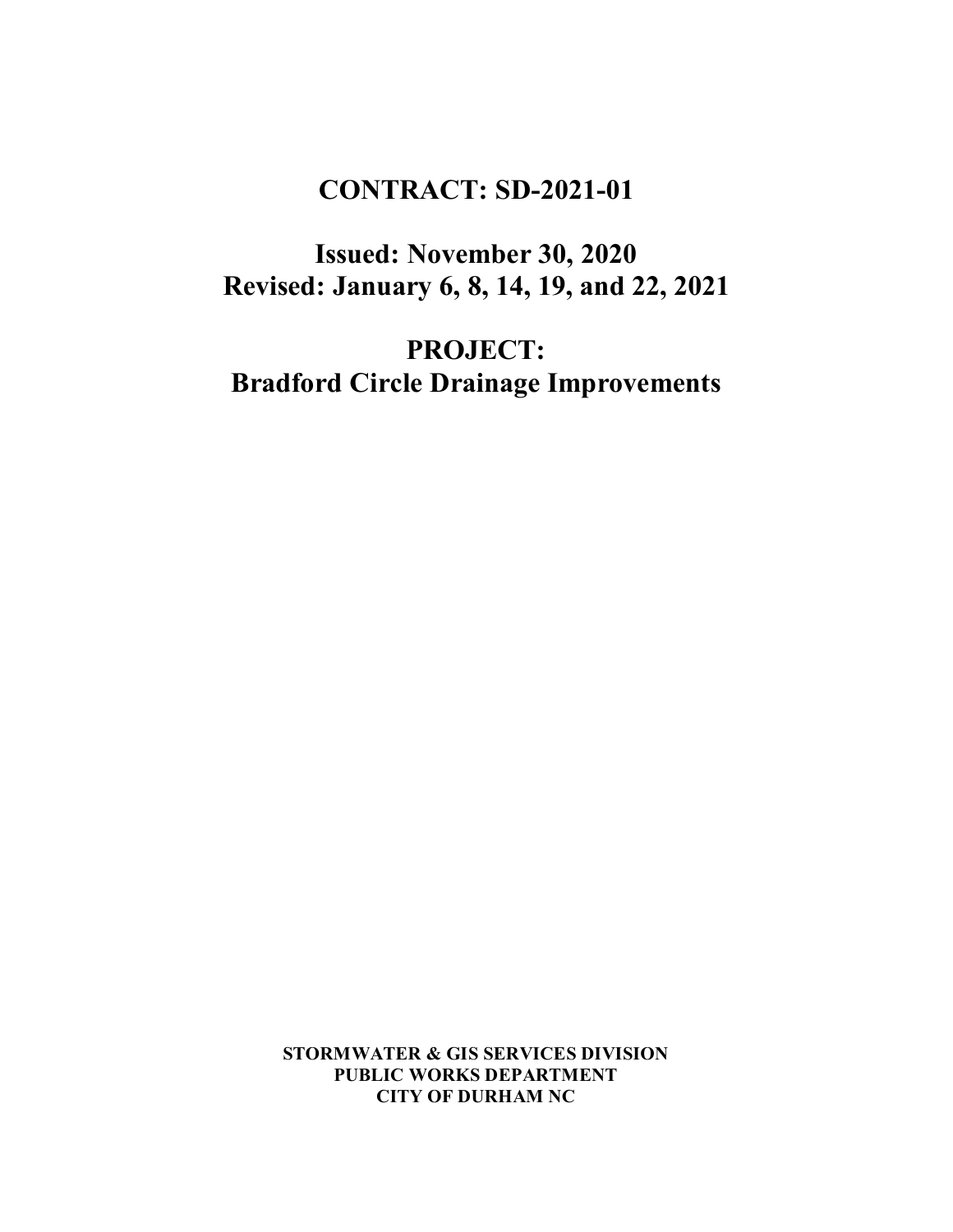# DOCUMENT 00 01 10

#### TABLE OF CONTENTS

Section Title

#### PROCUREMENT AND CONTRACTION REQUIREMENTS GROUP DIVISION 00 - PROCUREMENT AND CONTRACTING REQUIREMENTS INTRODUCTORY INFORMATION 00 01 10 Table of Contents

#### PROCUREMENT REQUIREMENTS

- 00 11 16 Invitation to Bid
- 00 21 15 Instructions to Bidders EJCDC
- 00 31 00 Available Project Information
- 00 41 43 Bid Form Unit Price (Single-Prime Contract)

#### CONTRACTING REQUIREMENTS

- 00 52 15 Agreement Form EJCDC Stipulated Sum (Single-Prime Contract)
- 00 72 15 General Conditions EJCDC Stipulated Sum (Single-Prime Contract)
- C-700 EJCDC Standard General Conditions of the Construction Contract

#### SPECIFICATIONS GROUP

#### GENERAL REQUIREMENTS SUBGROUP

- DIVISION 01 GENERAL REQUIREMENTS
- 01 10 00 Summary
- 01 20 00 Price and Payment Procedures
- 01 30 00 Administrative Requirements
- 01 33 00 Submittal Procedures

#### SITE AND INFRASTRUCTURE SUBGROUP

DIVISION 30 - MISCELLANEOUS

30 11 00 Project Special Provisions

## ADDENDA

- 00 91 13 Addendum Number 1 (January 6, 2021)
- 00 91 13 Addendum Number 2 (January 8, 2021)
- 00 91 13 Addendum Number 3 (January 14, 2021)
- 00 91 13 Addendum Number 4 (January 19, 2021)
- 00 91 13 Addendum Number 5 (January 22, 2021)

## LIST OF APPENDICES

- Appendix A Underutilized Business Enterprises (UBE) Participation Goals
- Appendix B EBOP Construction Forms
- Appendix C UBE Subcontracting Reporting Forms
- Appendix D UBE Listing
- Appendix E Non-Collusion Affidavit Forms for Bidder and Subcontractor